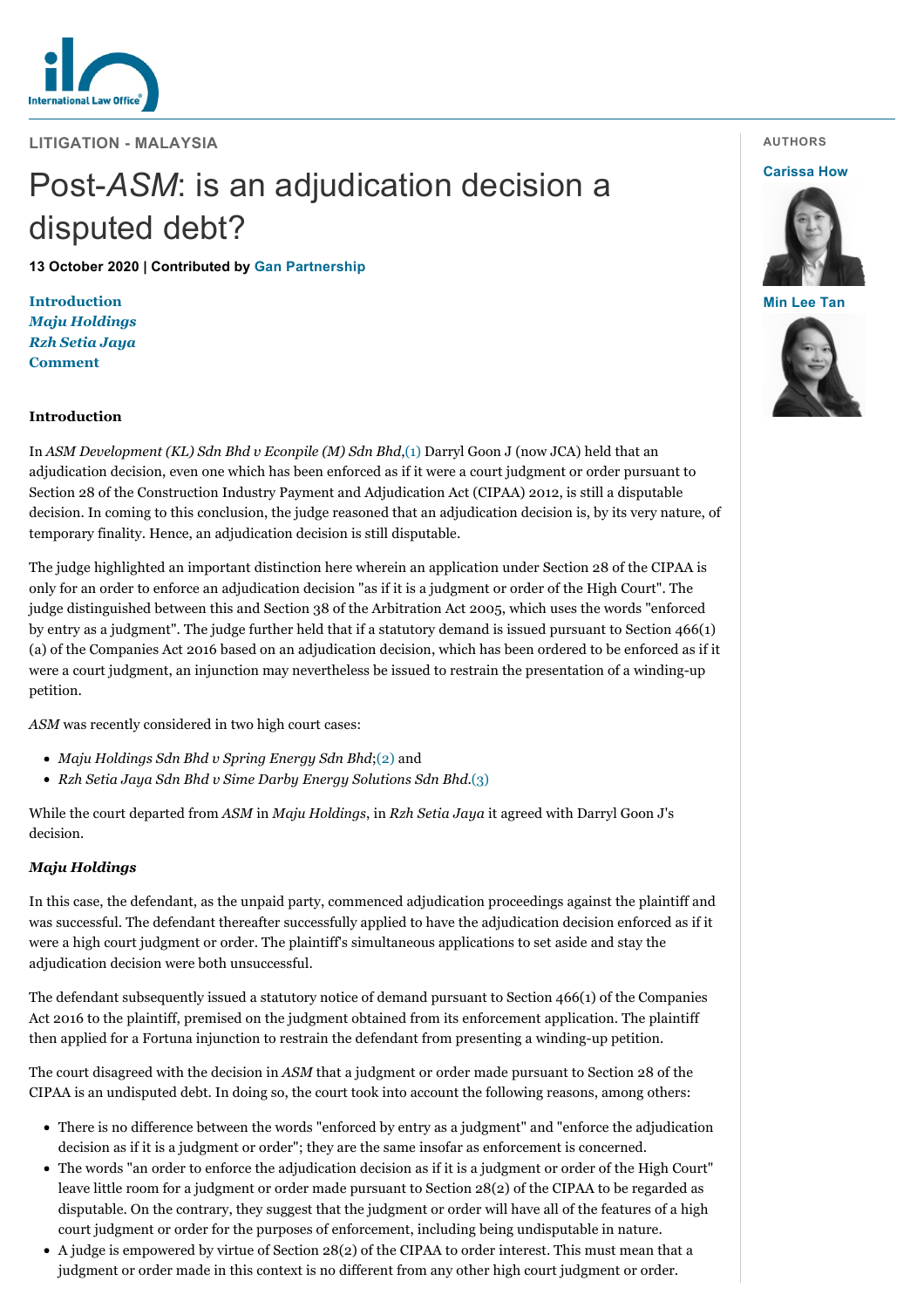- If a judgment made under Section 28 of the CIPAA is considered a disputed debt for the purposes of Section 466 of the Companies Act, why should it not be a disputed debt for purposes of execution under the rules of execution?
- While a winding-up petition is not a form of execution of a judgment, it is still a form of enforcement albeit a *sui generis* form. Section 28(2) of the CIPAA does not preclude a creditor's right to present a winding-up petition. The word 'may' in Section 28(3) of the CIPAA connotes that the modes of enforcement in the Rules of Court 2012 are not the only routes available for enforcement of a judgment.

The high court opined that to regard a judgment obtained under Section 28 of the CIPAA as a disputed debt would inhibit cash flow to contractors and defeat the overall purpose of the CIPAA. However, the court did agree with the court in *ASM* that a winding-up petition is not to be regarded as a form of enforcing a judgment debt.

Where an adjudication decision is unchallenged with no pending court or arbitration proceedings, and a judgment or order is made under Section 28 of the CIPAA, a winding-up petition may be presented based on this judgment or order. In coming to this conclusion, the high court referred to *Likas Bay Precint Sdn Bhd v Bina Puri Sdn Bhd*[,\(4\)](#page-2-3) in which the Court of Appeal had held that an adjudication decision can form the basis of a winding-up petition without the need for the same to be registered and enforced as a judgment.

Nevertheless, the high court in *Maju Holdings* held that the statutory notice could still be challenged by way of a cross-claim. Here, there was a likelihood that the winding-up petition would fail owing to the cross-claim. In view of this, the high court held that there were exceptional circumstances warranting the grant of a Fortuna injunction. The high court also noted that the defendant had, notwithstanding the plaintiff's application for a Fortuna injunction, proceeded to present the winding-up petition. Grave injustice would have been caused to the plaintiff had the Fortuna injunction not been granted.

## <span id="page-1-0"></span>*Rzh Setia Jaya*

In this case, the defendant commenced and succeeded in adjudication proceedings against the plaintiff. The defendant then applied to enforce the adjudication decision in the high court. Simultaneously, the plaintiff took steps to refer the disputes to arbitration. The plaintiff also applied to set aside the adjudication decision. The defendant then served the plaintiff with a statutory notice pursuant to Section 466 of the Companies Act 2016. The plaintiff thereafter applied for a Fortuna injunction to restrain the defendant from filing or continuing any winding-up petition against the plaintiff.

The high court held that a successful litigant of adjudication proceedings is in no way more special than other unsecured creditors. Accordingly, the high court agreed with the decision in *ASM* that an adjudication decision is to be treated as disputable in the context of winding-up proceedings so that in suitable cases where there is a *bona fide* substantial dispute of debt, the court may issue a Fortuna injunction to restrain the winding-up proceedings while preserving the rights and remedies of successful litigants.

The high court allowed the Fortuna injunction application. In addition, the court held that the plaintiff could show that the claim was *bona fide* disputed based on the facts of the case – in particular, the fact that there were *bona fide* cross-claims in excess of the defendant's claims in the adjudication.

## <span id="page-1-1"></span>**Comment**

In light of the above two cases, there now appears to be two different schools of thought:

- one where the courts may regard an adjudication decision as an undisputed debt; and
- one where such decision is a disputed debt for the purposes of presenting a winding-up petition under Section 466 of the Companies Act 2016.

Nonetheless, it is evident that the courts will still examine the surrounding circumstances of each case, including the facts surrounding the cross-claim of the party which was unsuccessful in the adjudication proceedings, when deciding whether to grant a Fortuna injunction.

A decision from the apex court is necessary to finally decide whether an adjudication decision is a disputed or undisputed debt and provide clarity to stakeholders in the construction industry.

*For further information on this topic please contact [Carissa How](https://www.internationallawoffice.com/gesr.ashx?l=97KSRR3) or [Min Lee Tan](https://www.internationallawoffice.com/gesr.ashx?l=97KSRR6) at Gan Partnership by telephone (+603 7931 7060) or email ([carissa@ganlaw.my](mailto:carissa@ganlaw.my?subject=Article%20on%20ILO) or [minlee@ganlaw.my\)](mailto:minlee@ganlaw.my?subject=Article%20on%20ILO). The Gan Partnership website can be accessed at [www.ganlaw.my](https://www.internationallawoffice.com/gesr.ashx?l=97KSRR9).*

# **Endnotes**